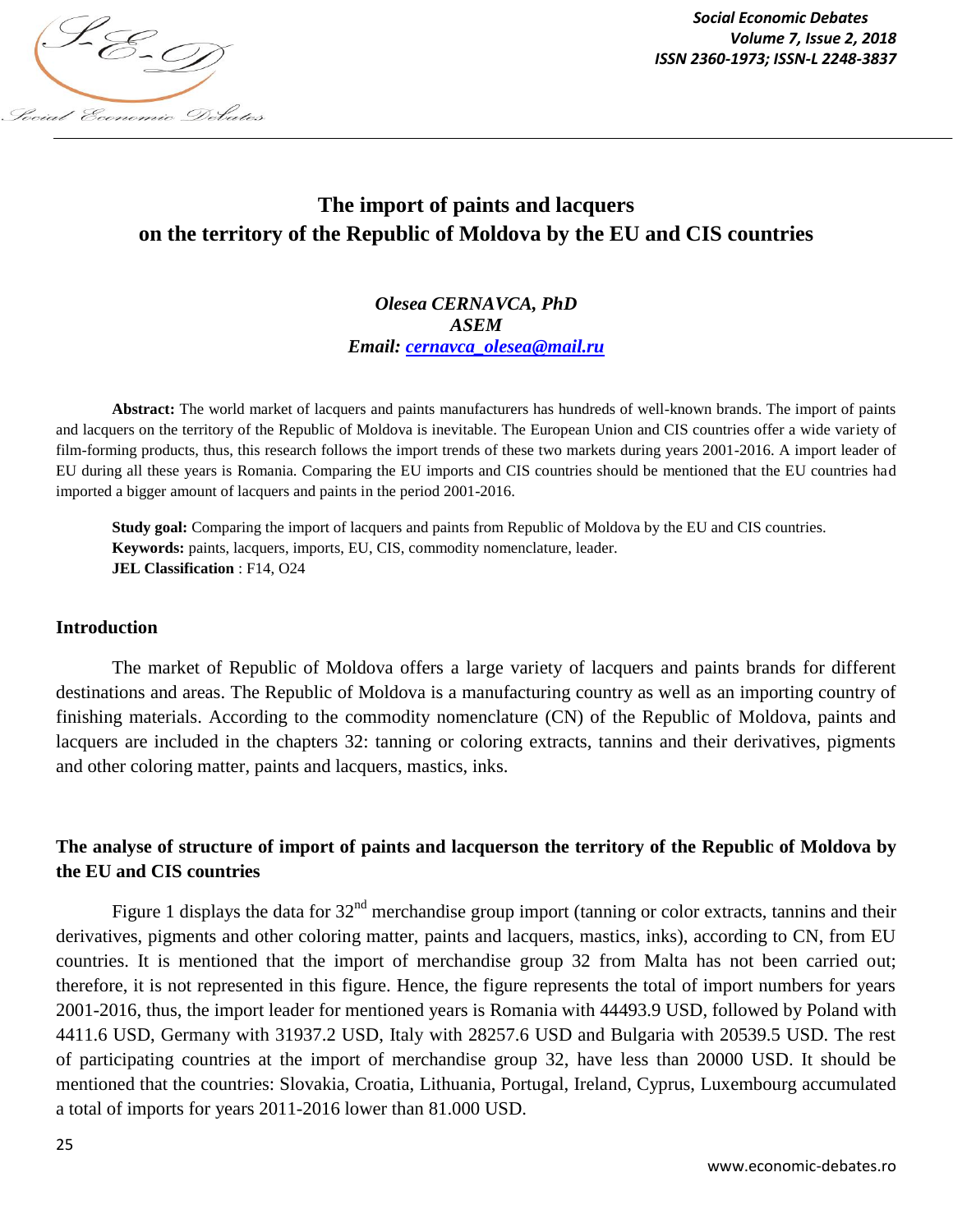



Figure 1. Import from EU countries of merchandise group 32, according to CN, (thousands, US dollars), years 2001-2016

Source: Elaborated by author, based on [4]

The next figure compares the totals of  $32<sup>nd</sup>$  merchandise group imports according to CN only of first 5 participants, who accumulated a higher amount. In such a way were analyzed the imports from Romania, Poland, Germany, Italy and Bulgaria. According to the chart, can be is noticed that in the years 2001-2006 the leader of the imports of the group 32 was Bulgaria, Poland being a leader until 2012. Beginning with 2012 and until present, Romania is the leader of the  $32<sup>nd</sup>$  merchandise group imports. Comparing the totals for the period 2001-2016 it should be mentioned that Romania imported more than Poland with 377.6 thousands US dollars, compared to Germany with 12.556,7 thousands US dollars, compared with Italy with 16.236,3 thousands US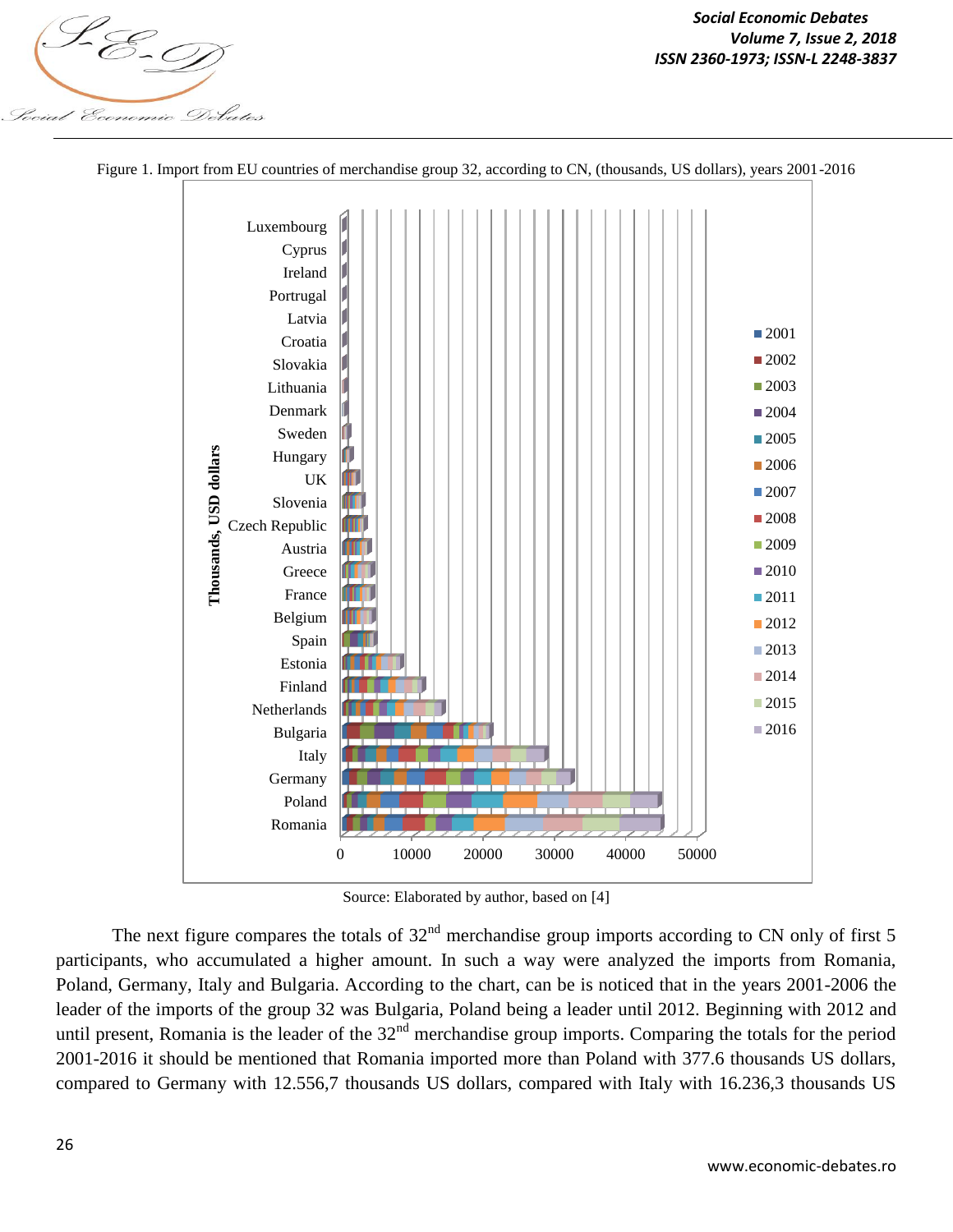

dollars, compared with Bulgaria, Romania imported with 23.954,4 US dollars more for all the period of 2001- 2016.



Figure 2. Comparative imports of the merchandise group 32, according to CN, of the top 5 EU participants with higher totals

The EU market is the one, which combine possibilities, tendencies and integrity. The Republic of Moldova could not be included in the list of its importers or exporters. Following the import from EU countries, according to CN, one can observe a constant increase, except the year 2009, which recorded a decrease of 4.848, 8 thousands US dollars comparing to year 2008. Although in the period of 2009-2014, the imports record again an increase. Another decrease is recorded in 2015 with 3.515, 3 thousands USD comparing to year 2014. The average value of imports from EU countries reaches the result of 14,263,373 thousand USD.

Figure 3. Import from EU countries of merchandise group 32, according to CN (thousands USD)



Source: Elaborated by author, based on [4] and Customs Service (customs declarations of export and import of economic agents). \*Starting with 2013, after Croatia joined the EU, the European Union has 28 state members. The information does not include the export-import operations of enterprises and organizations on the left part of Dniester and Bender.

Source: Elaborated by author, based on [4]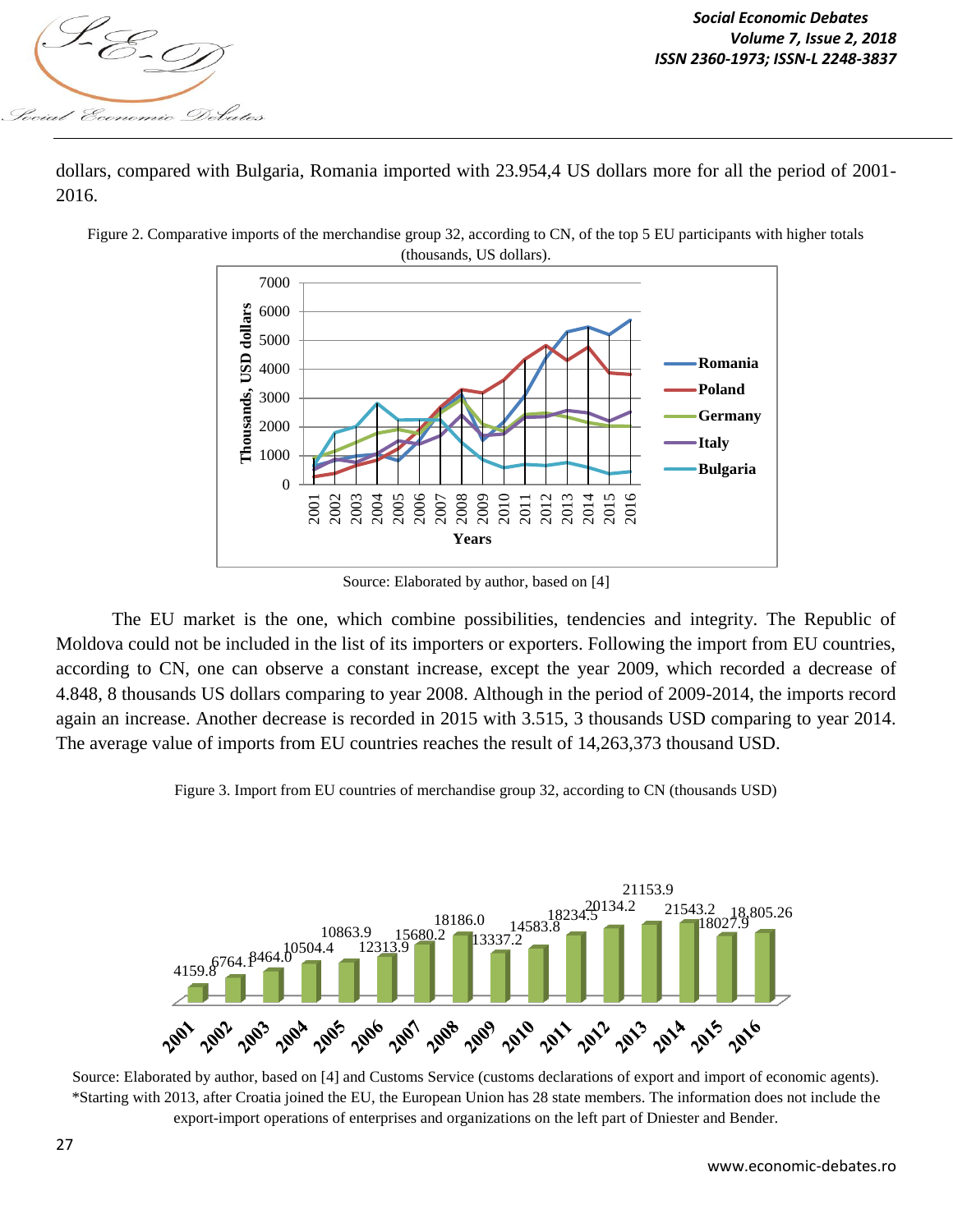

The Republic of Moldova imports goods from  $32<sup>nd</sup>$  merchandise group only from CIS countries as Ukraine, Russian Federation and Belarus, according to CN. There were no imports of such goods from Azerbaijan, except year 2016, when were imported goods worth 25.65 thousands USD. Among the CIS countries, Ukraine becomes an import leader with 55.805,7 thousands USD, followed by Russian Federation with imports for the period 2001-2016 amounting 18.499,3 thousand USD, Belarus however records a total of 5009,3 thousands USD for the period of 2001-2016.

Imports from CIS countries, according to CN, are expected to increase since 2001 until present, obviously with varying fluctuations over the years. It is worth mentioning that the maximum value of imports on the territory of the republic was recorded in 2008, about 75 thousand USD. Immediately in 2008, there was a decrease of about 27 thousand USD. The following years come to rehabilitate, so a slight increase is expected until 2012, followed by a decrease until the year 2015. In contrast, in 2016 there is a higher indicator than in 2015: 4926,26 thousand USD, with 748.46 thousand USD more.



Source: Elaborated by author, based on [4] and Customs Service (customs declarations of export and import of economic agents). \*Since 2009, Georgia is no longer part of the Commonwealth of Independent States. The information does not include the exportimport operations of enterprises and organizations on the left part of Dniester and Bender

The comparative import data of the CIS countries (except Azerbaijan) are represented in Fig. 5. It is notable that during 2001-2016 the importing leader is Ukraine, followed by Russian Federation and Belarus. It is mentioned that in 2007, Ukraine reached the peak of imports, amounting to 5076.2 thousands US dollars, and 2001 was the year with the lowest level of imports - 667.9 thousand US dollars.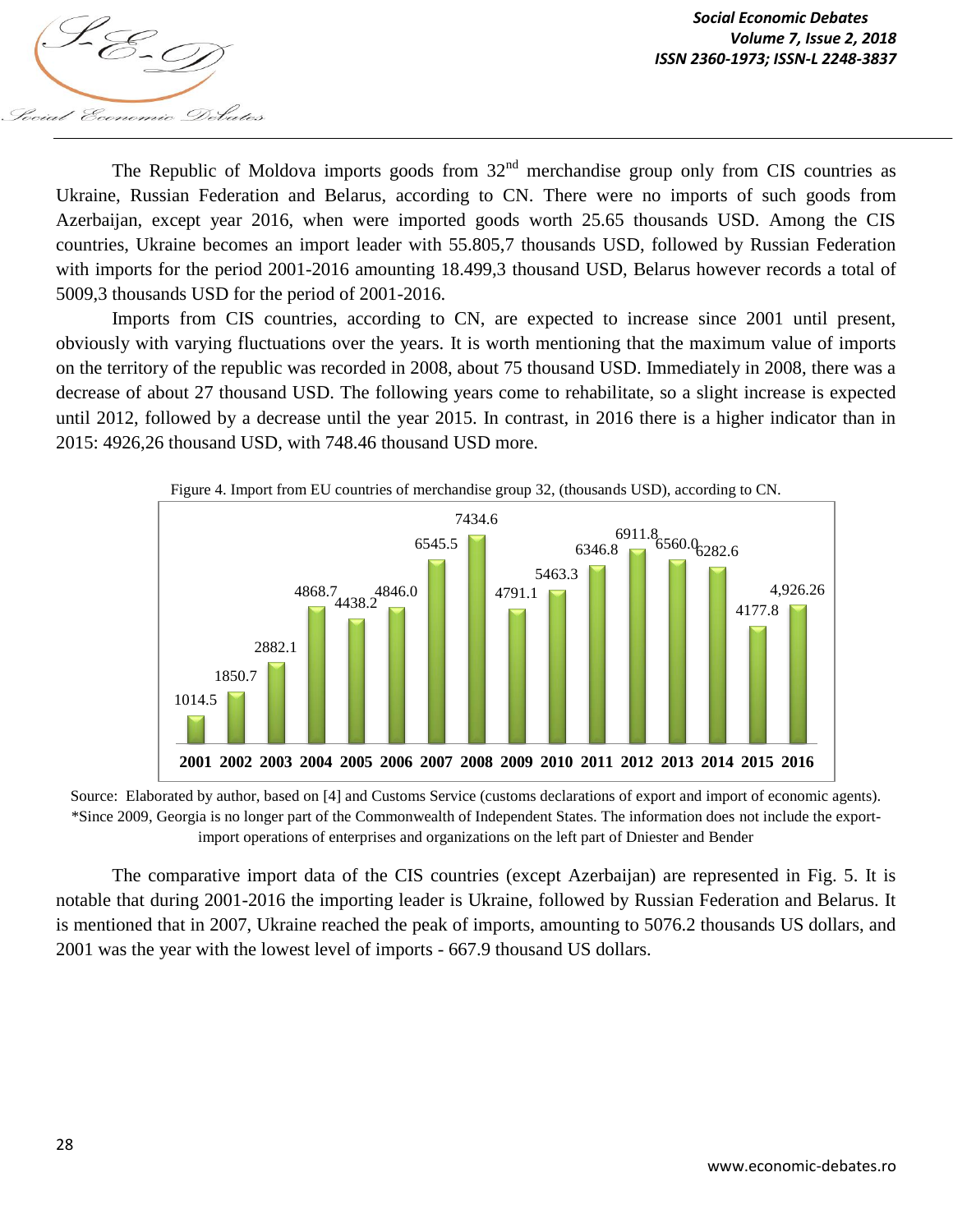



Figure 5. Import of RM of the 32<sup>nd</sup> merchandise group, according to CN, (thousands, USD), years 2001-2016.

Source: Elaborated by author, based on [6]

The comparative analysis of the CIS countries import data gives us such a result: leader –Ukraine, imports approximately three times more goods than Russian Federation and approximately eleven times more than Belarus.

Figure 6. Comparative import by CIS countries of merchandise group 32, according to CN, (thousands USD).



Source: Elaborated by author, based on [6]

Comparing those two import markets, according CN: CIS and EU, it is remarkable that the imports from EU exceed imports from the CIS by more than 93,000 thousand USD, i.e. about 65% more.